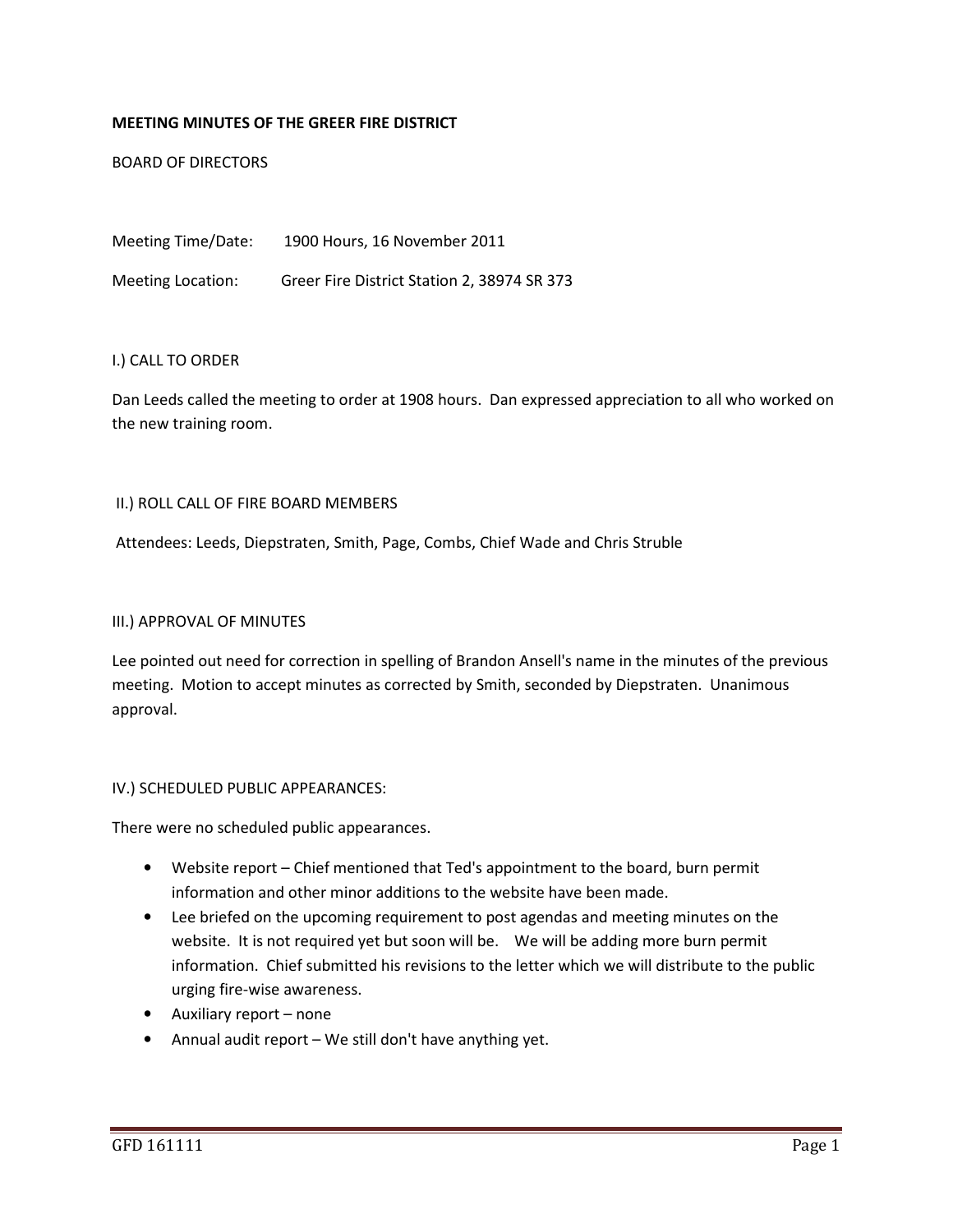V.) CALL TO THE PUBLIC: No members of the public were present.

## VI.) REPORTS AND CORRESPONDENCE

## A.) Chief's Report

- There were four call outs 3 EMS, 1 fire. Chief discussed the Greer Mountain Resort fire and complimented the crew for a good job.
- There are some minor issues with 770 such as reception at Dave's home. These may be resolved with a different antenna at the station or possibly a booster. Otherwise the new system is working well.
- 1740 radiator has been repaired.
- Numbers have been ordered for all trucks.
- There is a problem with the generator coming on line. Chris briefed on this. Chief said R. J. is familiar with the problem and will take care of it.
- Old 40 or 1731 has been converted to a rescue truck. The suburban is being used to check pit. Fifty (50) is winterized and is outside. The fleet is currently in good shape.
- Rachael is looking for volunteers for IV practice. Matt is in paramedic classes and is now working Friday through Monday.
- There was a discussion of raising the flagpole. Bob said Jeff Barbee has offered to bring his boom truck up early next and do the job for \$50. Lighting of the yard and disposition of the existing pole and junction box was discussed.
- Dan asked whether we might need a heater on the generator engine and what do we need to do to make sure it is functional. Chief will ensure that it is repaired.
- Propane filling discussed. We need to ensure that the Ferrelgas auto fill system is working for us.
- Dave will follow up on purchase of the winch and bumper for the new truck as it is squatting noticeably with the load. Dan said we probably ought to go ahead with airbags on the rear to raise it.
- VFFA check has not yet cleared.
- Weather station was discussed. Dave briefed on the Davis "Advantage View" model which is wireless. It will cost approximately \$300.

# B.) Chairman's Report

- Dan showed Board the recent article in the Independent regarding the position of the County on assuming the management of our forests if the Forest Service does not do a better job.
- Dan presented the list of action items for the S.A.F.E. project. Ted pointed out that certain environmental groups are opposed to grazing on the National Forests. Lee asked for the resolution supporting S.A.F.E. to be an agenda item for the next meeting.
- The Wallow West Fuel Reduction and Forest Recovery Project was discussed with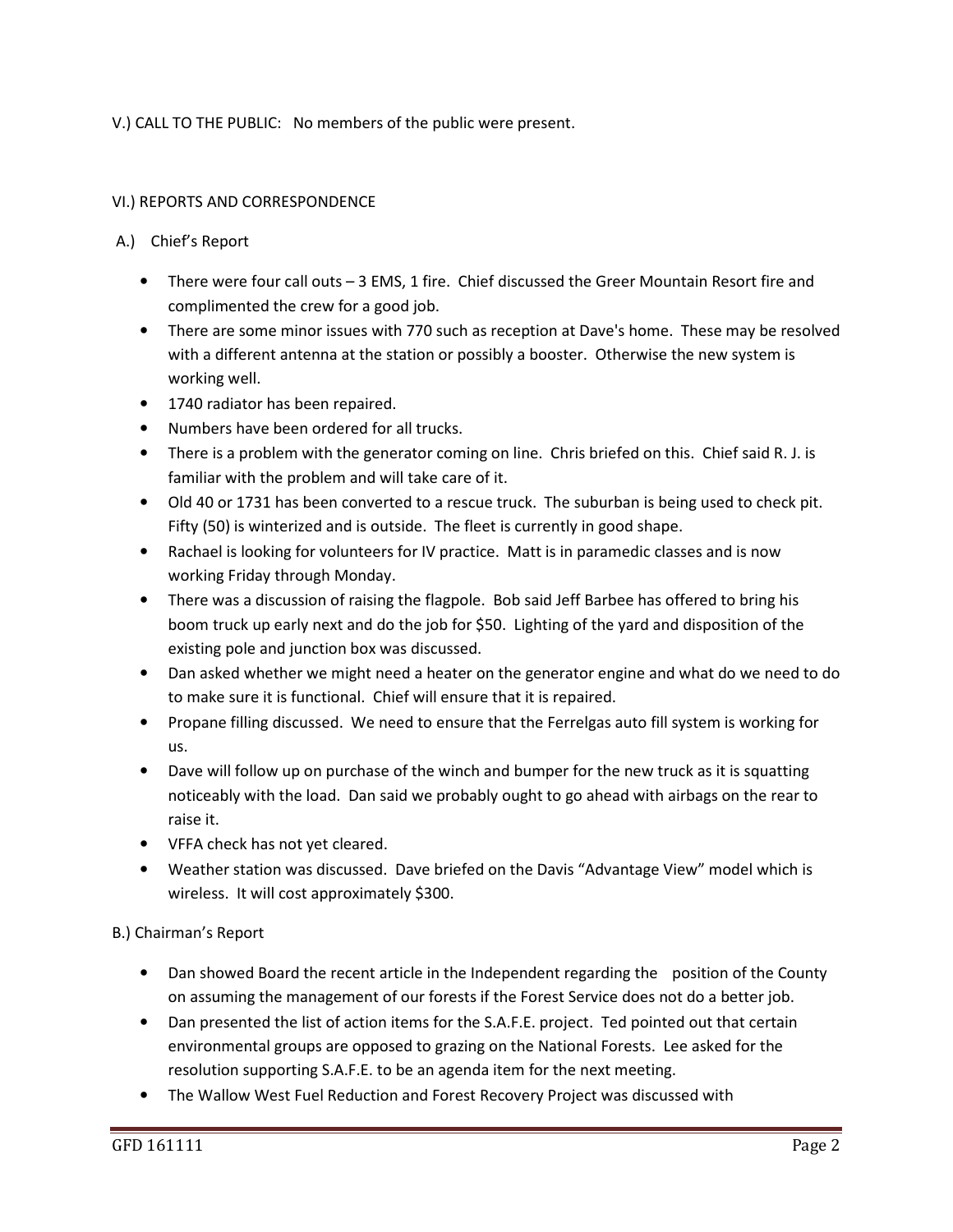emphasis on the early removal of viable timber.

## C.) Treasurer's Report

- Lee presented the budget vs. actual. We are at 38% of the year and expenses are at 39%. Lee pointed out that this period was a good one in that \$107,758 in property taxes was collected.
- Chief says we need \$3405.88 to come out of Auxiliary to offset the building maintenance amount. The total training room project to date is approximately \$11,300 which does not include the \$2000 still owed to Kelly for electrical work. He has not yet submitted a statement.
- Lee says we will hold off on budget meeting until we get the rest of the State Fire reimbursement.

Bank Balances (as of October 31, 2011)

| <b>Apache County</b>    | \$162,871 |
|-------------------------|-----------|
| Auxiliary               | \$25,340  |
| Pension Fund            | \$8,865   |
| <b>Bellinger Spring</b> | 1,441     |

• Motion to approve treasurer's report – Combs. Second – Diepstraten. Unanimous approval.

## D.) Committee Reports –NONE

E.) Correspondence Received:

- Dan requested good representation by GFD at the upcoming Fire Board Training in Lakeside Saturday, December 3. Ted, Chief and Lee will attend.
- The State Forestry Division will hold an "Arizona Wildfire Forum" at the Eagar Town Hall on Wednesday, December 14 from 9 A.M. To 3 P.M.

## VII.) DISCUSSION AND POSSIBLE ACTION CALENDAR

- A.) Personnel Issues—Chief Wade
	- The authorization to hire Matt Price was signed by all Board members.
	- The mailbox will be consolidated to one location in the training room.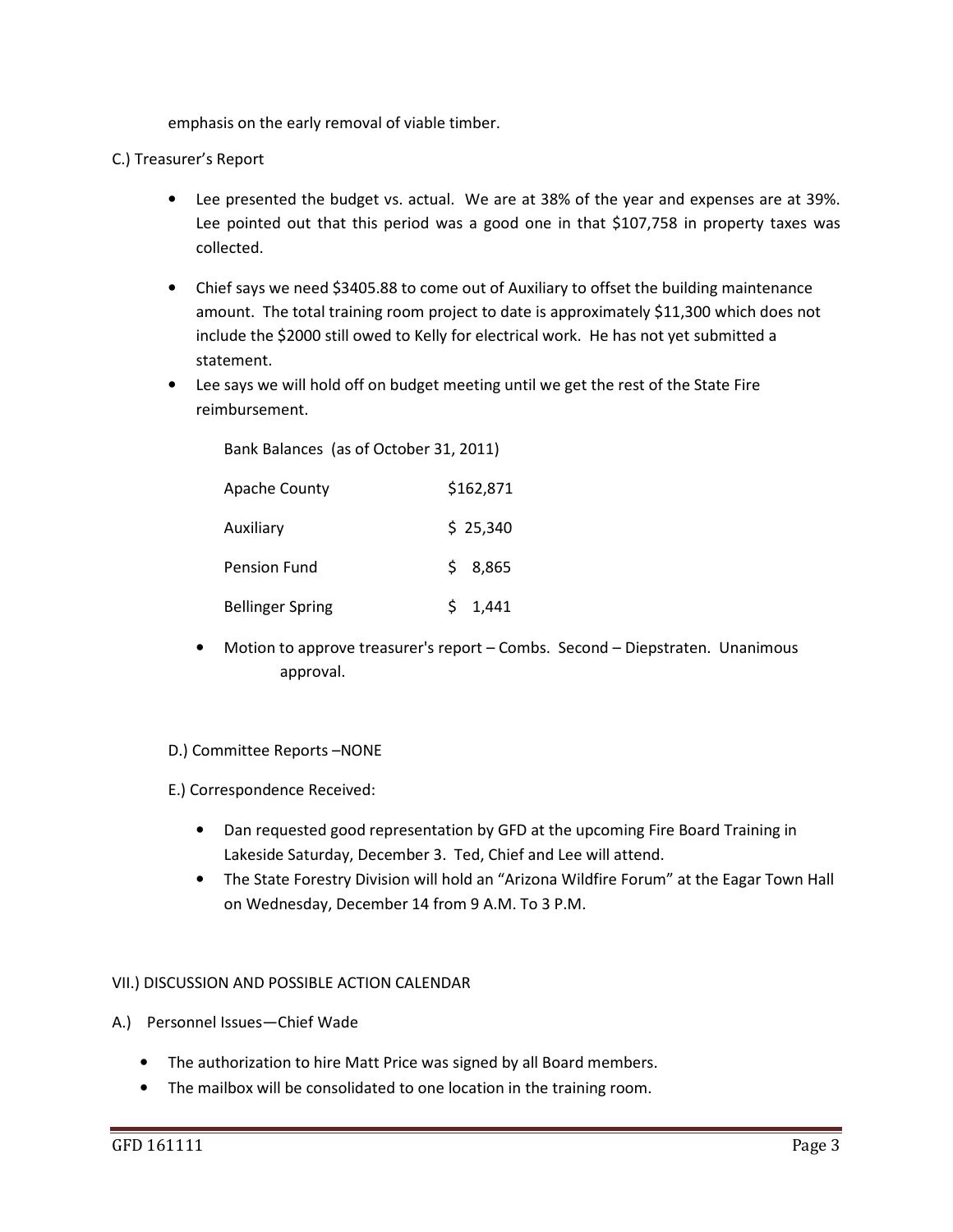- Chief Wade reviewed and revised Matt's schedule due to the impact of the North Pole Experience crowds in Greer.
- B.) Volunteer/Hiring
	- There are currently a couple of potential candidates whom Chief has contacted.
- C.) Auxiliary Activities none
- D.) Standard Operating and Administrative Procedures
	- Chief is working on the S.O.P dealing with rehab and recovery rates.
- E.) National Bank accounts for GFD general fund and signatures for each
	- Bob held a discussion with Jolene at National Bank regarding setting up the three new accounts (Capital, Payroll and Special Revenue). Jolene is working on signature card issues as well as a certificate authorizing all signers on checks as well as how to make the accounts government accounts. Dan will be the certifying officer and will meet with an NBA officer to sign the certificate.
	- The authorization signers will be: Dan Leeds, Robert Combs, Mark Wade, K. David Page, Ted Diepstraten and Jan Gabby.
- F.) Training Room Improvements: Progress Report Chief Wade
	- Chief Wade said the actual cost will be approximately \$13,000. Still to be completed are base tiles, A.V. equipment and exhaust fan in bathroom.
	- Lee has ordered a new water heater for the bath.
	- We still need a desk, telephone with fax and a refrigerator.
	- Dan asked whether we have the money to complete the project and Chief said we do and reviewed the costs.
	- There was discussion of possibly installing a ceiling fan to get warm air to the floor.

# VIII.) BOARD MEMBER COMMENTS

Lee would like to see our active participation in the Wallow West Project.

# IX.) ADJOURNMENT

 Adjournment occurred at 2232 hours. The next regular meeting will be at 1900 hours at Station 2 on 15, December 2011.